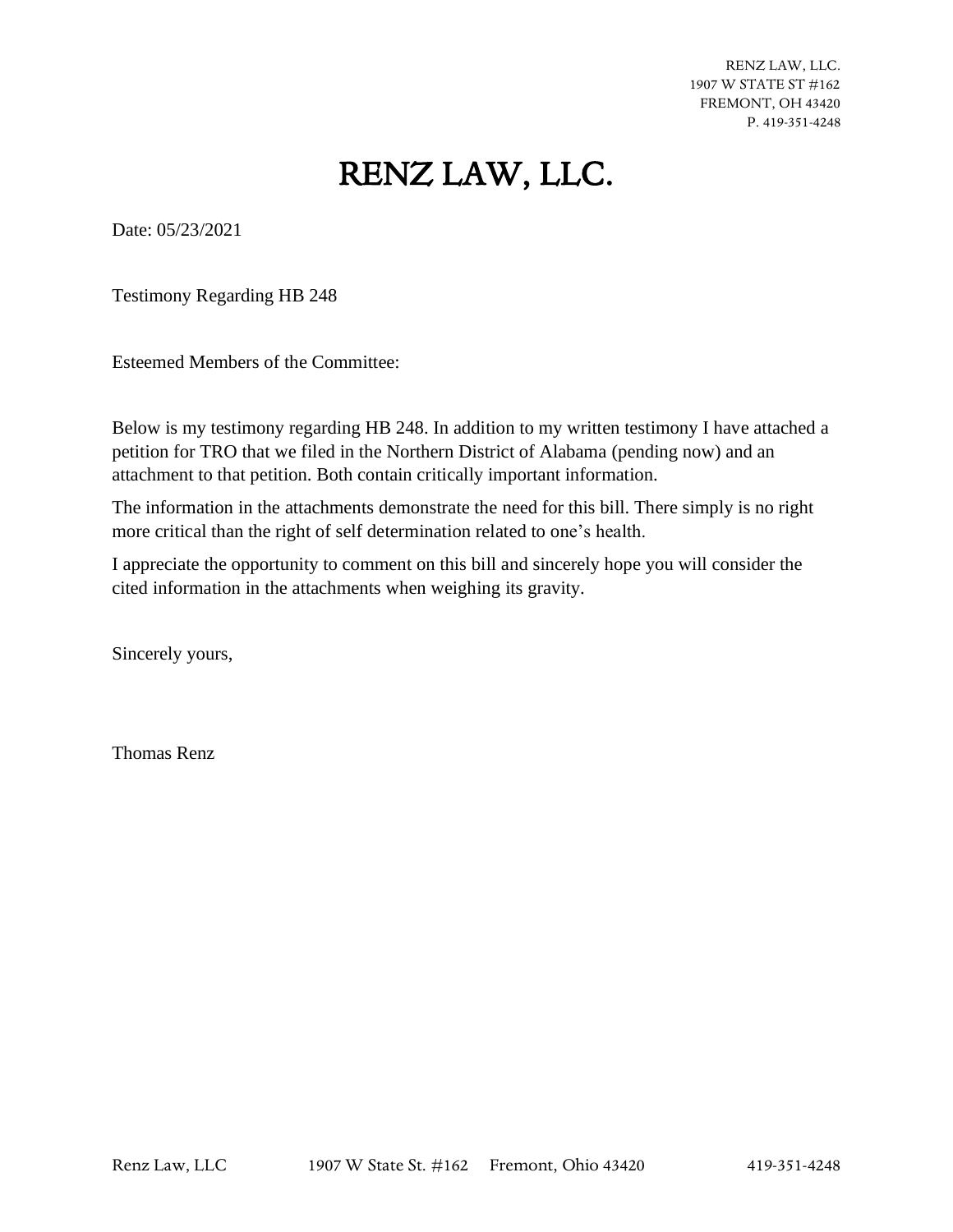RENZ LAW, LLC. 1907 W STATE ST #162 FREMONT, OH 43420 P. 419-351-4248

### RENZ LAW, LLC.

#### Testimony

I opened a recent petition for a temporary restraining order with this quote:

*"The Constitution of this Republic should make special provision for medical freedom. To restrict the art of healing to one class will constitute the Bastille of medical science. All such laws are un-American and despotic. … Unless we put medical freedom into the constitution the time will come when medicine will organize into an undercover dictatorship and force people who wish doctors and treatment of their own choice to submit to only what the dictating outfit offers."* Attributed to Dr. Benjamin Rush – Founding Father, signer of the Declaration of Independence and personal physician to George Washington.

We are now seeing the truth of that statement.

For over a year now the citizens of Ohio have been manipulated in the most egregious manner. Career bureaucrats, with the help of self-interested politicians like our Governor, have destroyed businesses, taken freedoms, and convinced people that they have no choice but to submit to taking one of three completely experimental drugs under the guise of "safety." They have changed the traditional approach to determining cause of death and defined a disease so broadly that anyone could be categorized as having it when, in reality, they had nothing more than a cold. All for no other reason than to create fear.

Make no mistake, COVID-19 is real and has killed people. This terrible disease, which may well have been made more dangerous due to funding from these same bureaucrats, appears to have had a substantial impact on our elderly, though we may never actually know the real extent. What we do know is that COVID-19 is nowhere near as dangerous as we have been misled to believe, and also that the same bureaucrats that appear to have funded the gain of function research related to the virus are now profiteering off of the "vaccines" they approved to stop it.

HB 248 is long overdue and at the same time should not be necessary. I believe a strong argument could be made that many of the protections offered by HB 248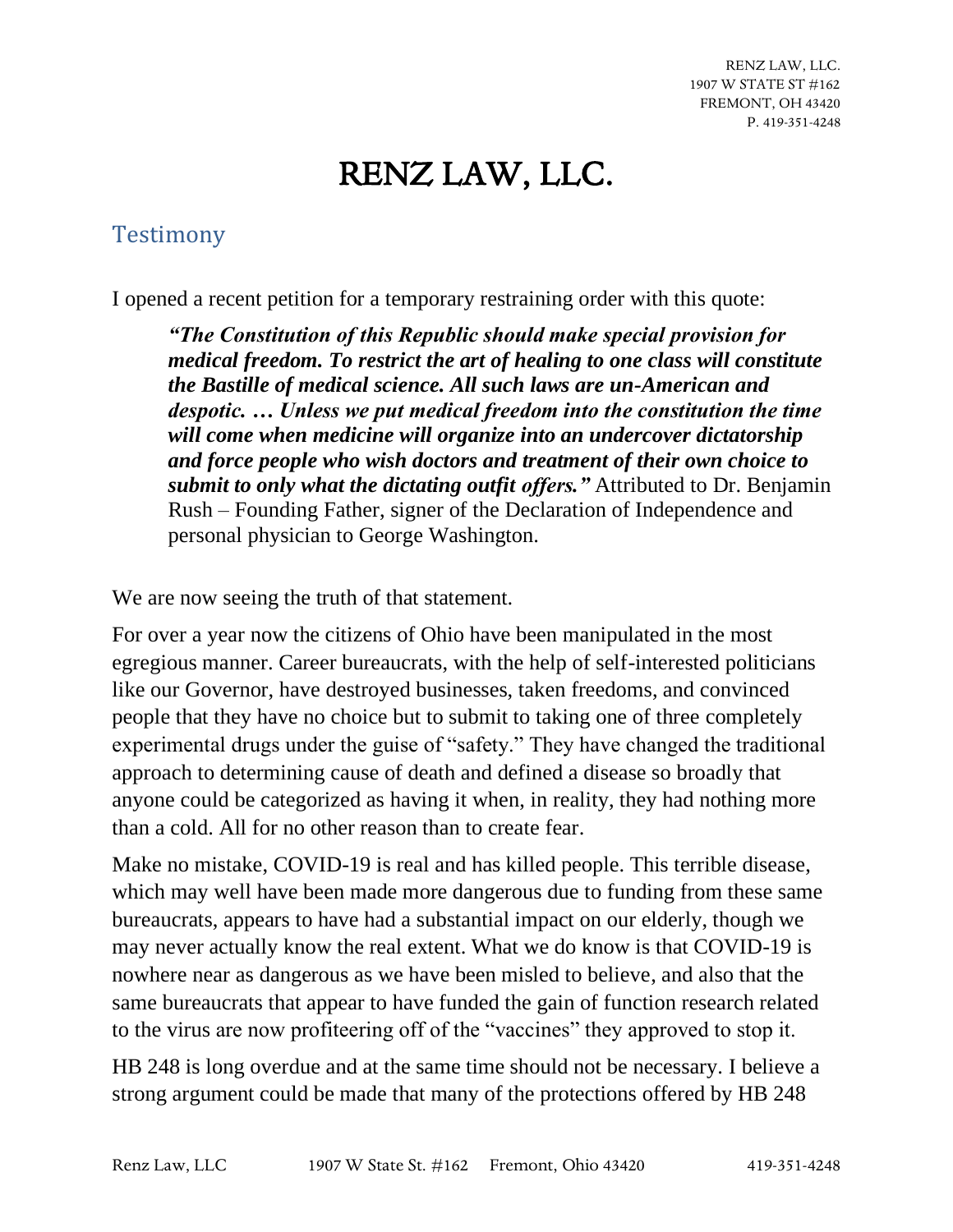## RENZ LAW, LLC.

already exist in a natural reading of the law. That said, our Governor has made it clear that the implied freedoms we enjoy under the law are meaningless and so we are now at a point that we must codify basic freedoms that are so fundamental that our founding fathers could never have imagined they would need to be spelled out.

In Ohio we have a Governor attempting to coerce children that are at ZERO statistical risk of death from COVID according to CDC statistics to take an experimental vaccine with unknown levels of risk. Allow me to say this again: according to CDC statistics, and as we submitted in federal court, CHILDREN HAVE A STATISTICALLY ZERO RISK OF DEATH FROM COVID-19 AND OUR GOVERNOR IS ATTEMPTING TO COERCE THEM INTO ACCEPTING THIS EXPERIMENTAL VACCINE! He is even ignoring the separation of powers doctrine and funding a "lottery" without approval of this body.

As demonstrated by the Governor's approval levels, this is unpopular. So the new plan appears to be to push private industry to do the dirty work. HB 248 will prevent private business from doing what is politically impossible to continue to do – ignore citizens' right to personal autonomy.

HB 248 protects individual freedom and, for anyone not heavily supported by the largest lobby in America – the pharmaceutical industry – this bill should be easy to support. If you are a Democrat, you have probably supported the idea of my body my choice for decades. If you do then you simply cannot oppose HB 248. Allow me to share a quote from one of the most seminal abortion cases in history. In *Planned Parenthood v. Casey,* 505 U.S. 833, the Court stated:

*Roe*, however, may be seen not only as an exemplar of *Griswold* liberty but as a rule (whether or not mistaken) of personal autonomy and bodily integrity, with doctrinal affinity to cases recognizing limits on governmental power to mandate medical treatment or to bar its rejection. If so, our cases since *Roe* accord with *Roe's* view that a State's interest in the protection of life falls short of justifying any plenary override of individual liberty claims. *[Cruzan v. Director, Mo. Dept. of Health](https://plus.lexis.com/document/?pdmfid=1530671&crid=624870e3-ee8d-4362-964b-d740c66871eb&pddocfullpath=%2Fshared%2Fdocument%2Fcases%2Furn%3AcontentItem%3A3S65-KDG0-003B-R206-00000-00&pdcontentcomponentid=6443&pdworkfolderlocatorid=NOT_SAVED_IN_WORKFOLDER&prid=46654f1a-9a31-46dd-a1de-0c00a1843684&ecomp=zt4k&earg=sr0)*, 497 U.S. 261, 278, 111 L. [Ed. 2d 224, 110 S. Ct. 2841 \(1990\);](https://plus.lexis.com/document/?pdmfid=1530671&crid=624870e3-ee8d-4362-964b-d740c66871eb&pddocfullpath=%2Fshared%2Fdocument%2Fcases%2Furn%3AcontentItem%3A3S65-KDG0-003B-R206-00000-00&pdcontentcomponentid=6443&pdworkfolderlocatorid=NOT_SAVED_IN_WORKFOLDER&prid=46654f1a-9a31-46dd-a1de-0c00a1843684&ecomp=zt4k&earg=sr0) cf., *e. g., [Riggins v. Nevada](https://plus.lexis.com/document/?pdmfid=1530671&crid=624870e3-ee8d-4362-964b-d740c66871eb&pddocfullpath=%2Fshared%2Fdocument%2Fcases%2Furn%3AcontentItem%3A3S65-KDG0-003B-R206-00000-00&pdcontentcomponentid=6443&pdworkfolderlocatorid=NOT_SAVED_IN_WORKFOLDER&prid=46654f1a-9a31-46dd-a1de-0c00a1843684&ecomp=zt4k&earg=sr0)*, 504 U.S. [127, 135, 118 L. Ed. 2d 479, 112 S. Ct. 1810 \(1992\);](https://plus.lexis.com/document/?pdmfid=1530671&crid=624870e3-ee8d-4362-964b-d740c66871eb&pddocfullpath=%2Fshared%2Fdocument%2Fcases%2Furn%3AcontentItem%3A3S65-KDG0-003B-R206-00000-00&pdcontentcomponentid=6443&pdworkfolderlocatorid=NOT_SAVED_IN_WORKFOLDER&prid=46654f1a-9a31-46dd-a1de-0c00a1843684&ecomp=zt4k&earg=sr0) *[Washington v. Harper](https://plus.lexis.com/document/?pdmfid=1530671&crid=624870e3-ee8d-4362-964b-d740c66871eb&pddocfullpath=%2Fshared%2Fdocument%2Fcases%2Furn%3AcontentItem%3A3S65-KDG0-003B-R206-00000-00&pdcontentcomponentid=6443&pdworkfolderlocatorid=NOT_SAVED_IN_WORKFOLDER&prid=46654f1a-9a31-46dd-a1de-0c00a1843684&ecomp=zt4k&earg=sr0)*,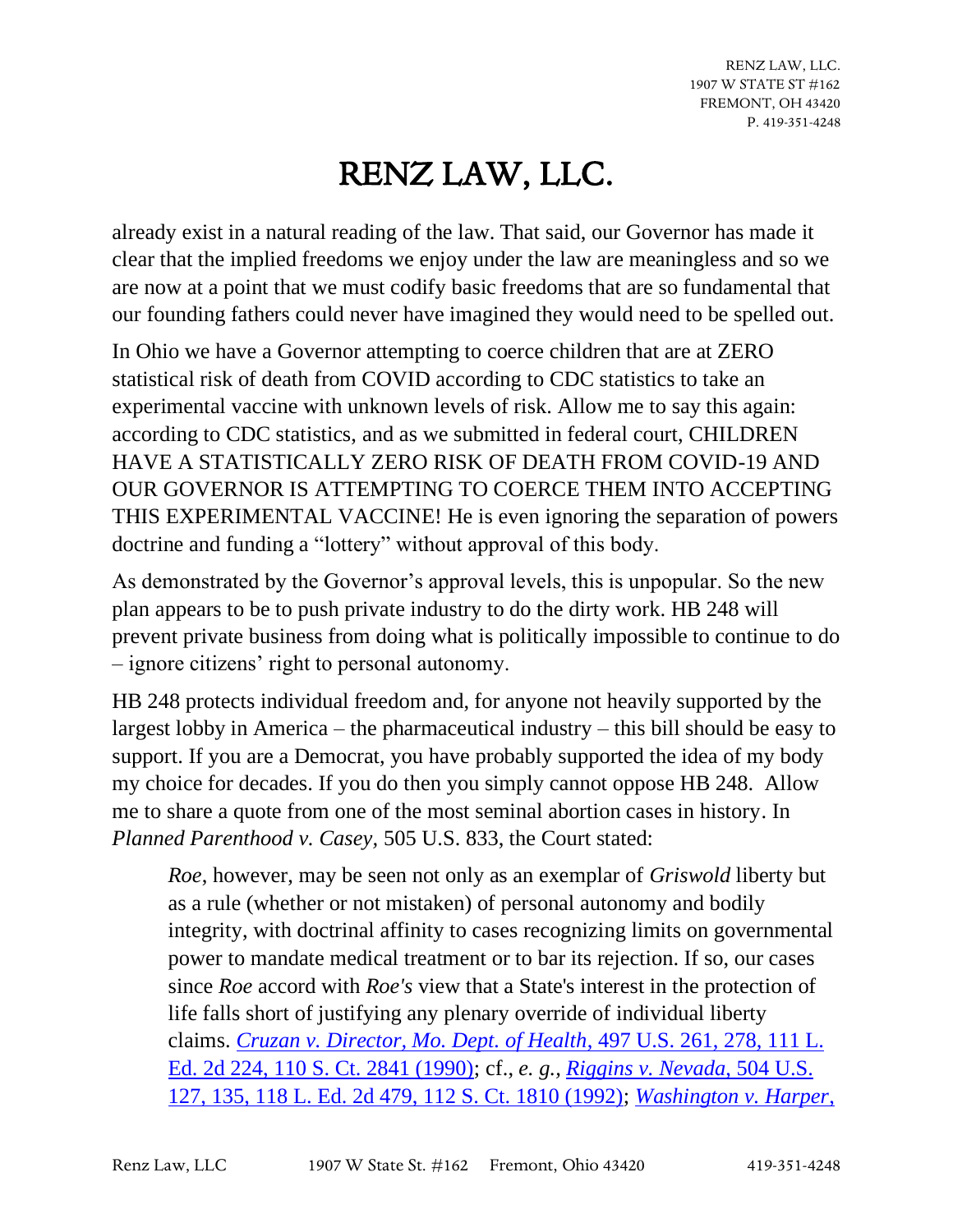# RENZ LAW, LLC.

[494 U.S. 210, 108 L. Ed. 2d 178, 110 S. Ct. 1028 \(1990\);](https://plus.lexis.com/document/?pdmfid=1530671&crid=624870e3-ee8d-4362-964b-d740c66871eb&pddocfullpath=%2Fshared%2Fdocument%2Fcases%2Furn%3AcontentItem%3A3S65-KDG0-003B-R206-00000-00&pdcontentcomponentid=6443&pdworkfolderlocatorid=NOT_SAVED_IN_WORKFOLDER&prid=46654f1a-9a31-46dd-a1de-0c00a1843684&ecomp=zt4k&earg=sr0) see also, *e. g., Rochin v. California*[, 342 U.S. 165, 96 L. Ed. 183, 72 S. Ct. 205](https://plus.lexis.com/document/?pdmfid=1530671&crid=624870e3-ee8d-4362-964b-d740c66871eb&pddocfullpath=%2Fshared%2Fdocument%2Fcases%2Furn%3AcontentItem%3A3S65-KDG0-003B-R206-00000-00&pdcontentcomponentid=6443&pdworkfolderlocatorid=NOT_SAVED_IN_WORKFOLDER&prid=46654f1a-9a31-46dd-a1de-0c00a1843684&ecomp=zt4k&earg=sr0)  [\(1952\);](https://plus.lexis.com/document/?pdmfid=1530671&crid=624870e3-ee8d-4362-964b-d740c66871eb&pddocfullpath=%2Fshared%2Fdocument%2Fcases%2Furn%3AcontentItem%3A3S65-KDG0-003B-R206-00000-00&pdcontentcomponentid=6443&pdworkfolderlocatorid=NOT_SAVED_IN_WORKFOLDER&prid=46654f1a-9a31-46dd-a1de-0c00a1843684&ecomp=zt4k&earg=sr0) *Jacobson v. Massachusetts*[, 197 U.S. 11, 24-30, 49 L. Ed. 643, 25 S.](https://plus.lexis.com/document/?pdmfid=1530671&crid=624870e3-ee8d-4362-964b-d740c66871eb&pddocfullpath=%2Fshared%2Fdocument%2Fcases%2Furn%3AcontentItem%3A3S65-KDG0-003B-R206-00000-00&pdcontentcomponentid=6443&pdworkfolderlocatorid=NOT_SAVED_IN_WORKFOLDER&prid=46654f1a-9a31-46dd-a1de-0c00a1843684&ecomp=zt4k&earg=sr0)  [Ct. 358 \(1905\).](https://plus.lexis.com/document/?pdmfid=1530671&crid=624870e3-ee8d-4362-964b-d740c66871eb&pddocfullpath=%2Fshared%2Fdocument%2Fcases%2Furn%3AcontentItem%3A3S65-KDG0-003B-R206-00000-00&pdcontentcomponentid=6443&pdworkfolderlocatorid=NOT_SAVED_IN_WORKFOLDER&prid=46654f1a-9a31-46dd-a1de-0c00a1843684&ecomp=zt4k&earg=sr0)

To reiterate – "a State's interest in the protection of life falls short of justifying any plenary override of individual liberty claims." It must be noted that the Court actually cites *Jacobson* in its justification for this quote. So unless you believe that Roe v. Wade is just about killing fetuses you cannot be pro Roe v. Wade and against HB 248.

For the Republicans here I want to challenge the preposterous idea that you are universally opposed to regulating private business. This idea appears to have come from a pharmaceutical messaging group and has very successfully fooled many into opposing freedom.

Let us consider the idea that ANYONE is opposed to regulating business. Are you okay with racism? We currently regulate business by saying it is illegal to discriminate on race. Are you okay with sexism? We currently regulate business by saying you cannot discriminate based on sex. How about ensuring the food you eat when you go to a restaurant is not spoiled? Another regulation on business. The point is that regulating business is both necessary and sensible and NO one opposes all regulation on business. Rather, Republicans (not including our Governor) generally prefer minimal regulation that promotes freedom.

Let's talk about freedom with regards to the individual. Would anyone suggest that a business's rights should trump the fundamental rights of the individual? If that were the case then you would have to believe that a business should be able to discriminate on things like faith. It is a fundamental right for anyone to believe as he or she chooses. Would anyone suggest that we should allow businesses to discriminate based on the choice of who you choose to worship? Of course not because we all know the fundamental rights of the individual should generally trump the rights of a business. To oppose HB 248 is to oppose this ideal.

Sects from every major religion have firmly held religious beliefs against vaccination. It is absolutely discrimination to force people to jump through hoops,